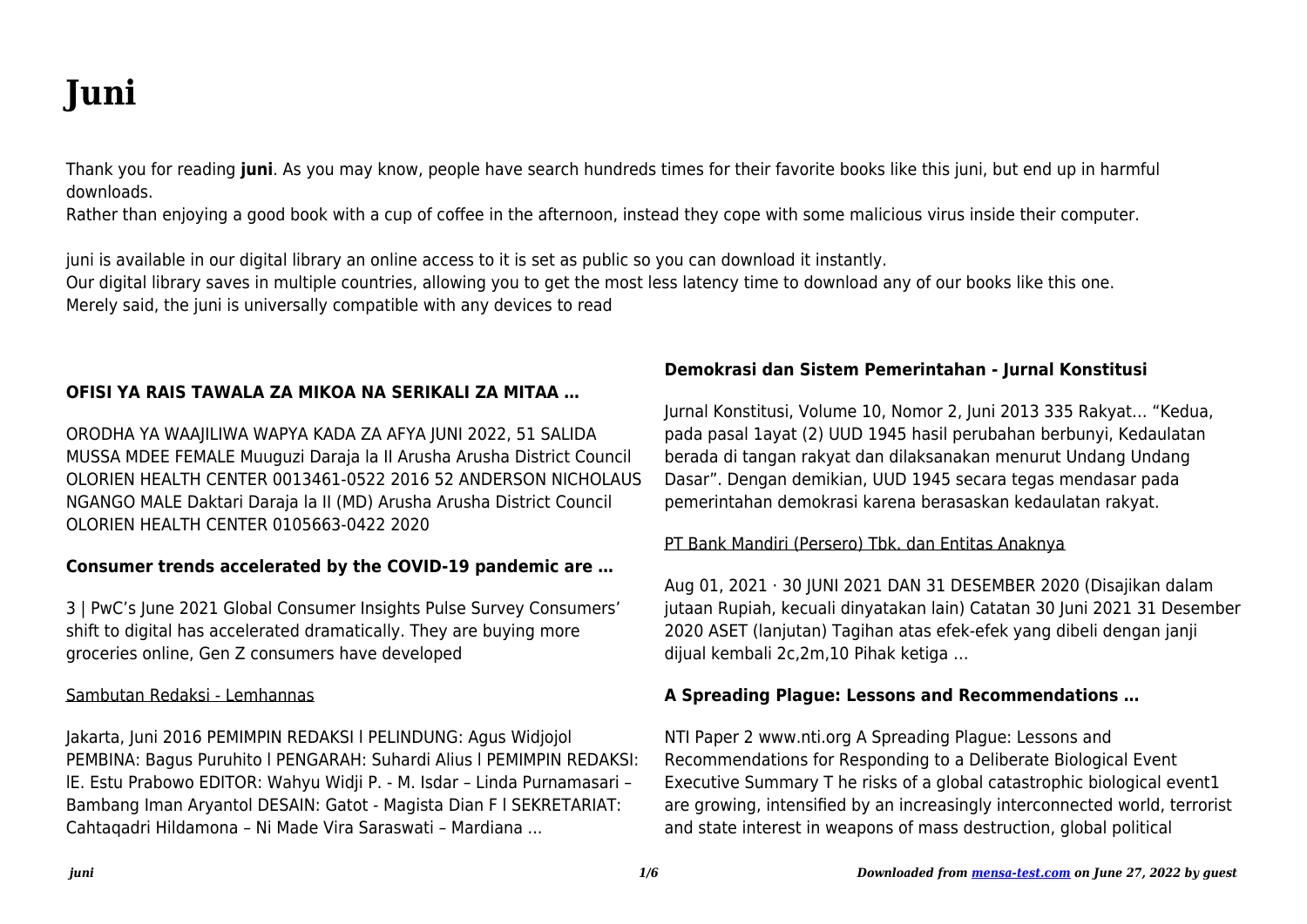## ACCOMPLISHMENTS - Sekar Laut

Pemegang Saham (RUPS) pada tanggal 2 Juni 2017. Berikut tanggal pelaksanaan pembayaran dividen tunai: In 2017, the Company exercises a dividend payout corporate action, resolved at the General Meeting of Shareholders on June 2, 2017. The execution dates of the cash dividend payout are as follows: Kegiatan / Activity Tanggal Pelaksanaan /

PROMOSI MELALUI MEDIA SOSIAL TERHADAP MINAT BELI

Maret – Juni 2018) Ardian Nur Hudha Aryanto Budhy Sulihyantoro Abstract The development of communications technology has raised the birth of the internet as a new medium that allows humans to find and disseminate information. Other than as a means of finding information, the internet also has great potential as a media promotion.

INTERNATIONAL REGISTRY IN ORGAN DONATION and …

International Registry in Organ Donation and Transplantation June 2019 WORLDWIDE LIVING ORGAN DONORS 2018 (pmp) 0,37

# **ZÜRICH, SCHWEIZ, 20 JUNI 2022 ABB gibt Update zum …**

Juni 2022, die Sie unter www.abb.com abrufen können. Im Falle von Unstimmigkeiten gilt die englische Originalversion. ABB (ABBN: SIX Swiss Ex) ist ein führendes Technologieunternehmen, das weltweit die Transformation von Gesellschaft und Industrie in eine produktivere …

# SOLVALLA OPEN STRETCH NEJ

SOLVALLA 22 JUNI 08-620 07 00 kundservice@atg.se KUNDSERVICE TV-TIDER: Kl 19.00-22.00 V86 Direkt från Solvalla, TV12. ATG Live sänds i Com Hem på kanalplats 18, på atg.se och i din ATG-Butik. (Med reservation för ev. ändringar). Gratisprogram Programredaktör: Joakim Lindqvist, Dagens Spel Ansvarig utgivare: Stefan Berggren, Dagens Spel

# FAKTA

# **ETHICON Gesamtkatalog**

Juni 2022. Vorwort Wir haben unsere Informationsquellen vervollständigt und freuen uns, den neuen aktuellen ETHICON Gesamtkatalog als intelligente PDF-Datei vorstellen zu können. Er ermöglicht auch offline den direkten Zugriff auf den gewünschten Produktbereich. Die Sprungmarken Funktion führt sie aus dem Inhaltsverzeichnis heraus, direkt ...

# **#231 "Greas-em" Dry Graphite Lubricant**

©2022 Kadee ® uality Products Co. Tel: 541-826-3883 FAX: 541-826-4013 www.kadee.com e-mail: mail@kadee.com WARNING: Cancer and Reproductive Harm - www.p65warnings.ca.gov WARNING: CHOKING HAZARD - Small Parts - Not for children under 14 years. CNW, DRGW, MKT, MP, SP, SSW, UP, & WP marks are made under trademark license from Union Paci˜c Railroad Company.

# **CLI Command Reference Guide - Juniper Networks**

Aug 18, 2021 · • "Mac OS X Engine CLI Commands" on page 104—Provides information about Mac Mini Mac OS X Detection Enginespecific commands for configuration and status monitoring.

# **AMERSHIELD VOC WHITE RESIN - PPG EU SDS REACH - Belgium**

: :10 Juni 2022 Erfüllt Verordnung (EG) Nr. 1907/2006 (REACH), Anhang II, abgeändert gemäss Verordnung (EG) Nr. 2015/830 ABSCHNITT 2: Mögliche Gefahren Siehe Abschnitt 11 für detailiertere Informationen zu gesundheitlichen Auswirkungen und Symptomen. Siehe Abschnitt 16 für den vollständigen Wortlaut der oben angegebenen H-Sätze.

# **January, June, and September VHF Contest Rules**

Oct 01, 2021 · ARRL Jan-Jun-Sep VHF Contest Rules Version 1.06 Page . 3.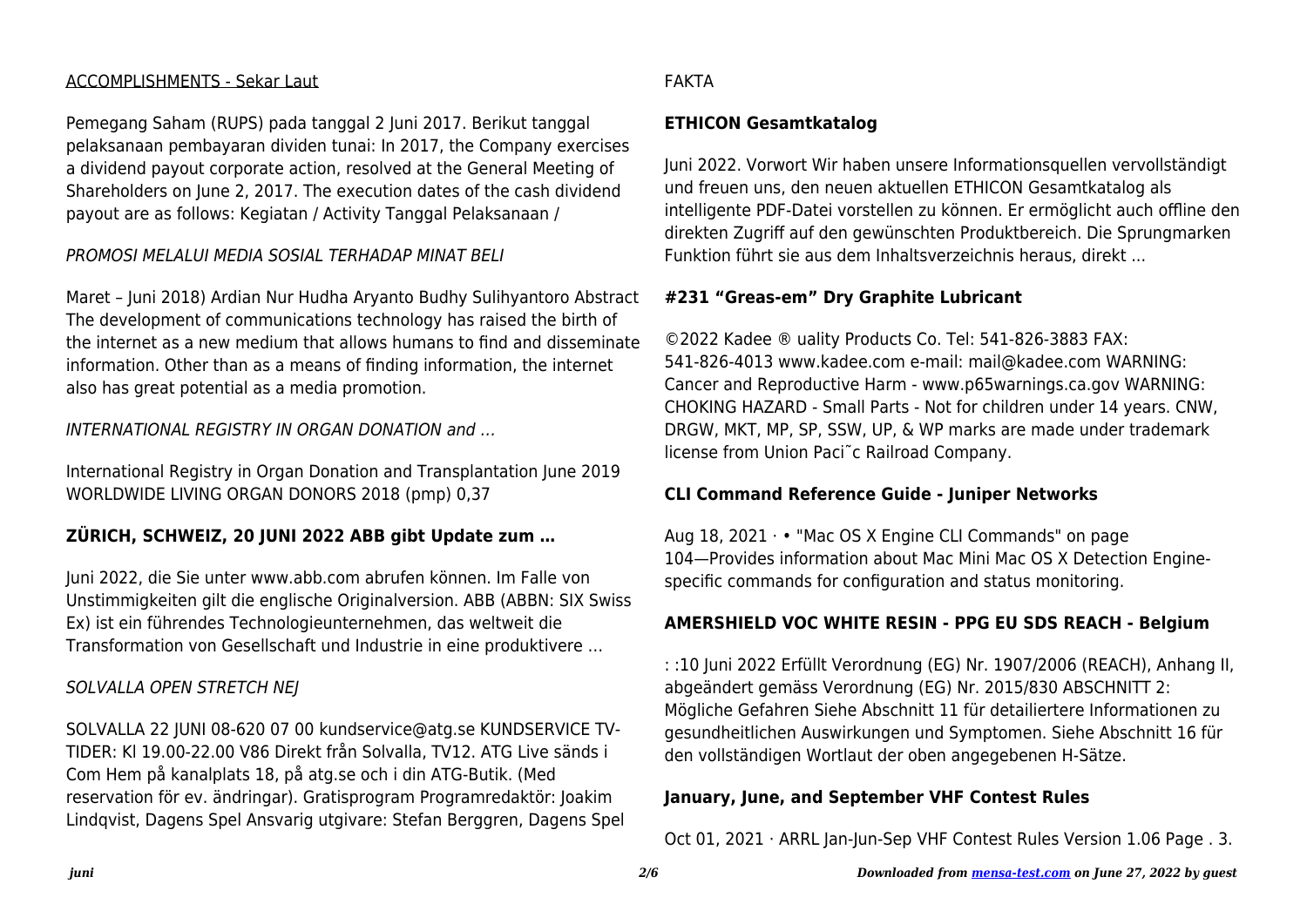of . 14. Special ARRL Jan/Jun/Sep VHF Contest Rules . 1. Operating Period: 1.1 …

### Coronavirus Disease 2019 (COVID-19) World Health …

dilaporkan antara tanggal 5 hingga 11 Juni 2020. Sumber data. Gambar 3: Jumlah kasus per hari dan jumlah kumulatif kasus yang dilaporkan di Indonesia, per tanggal 11 Juni 2020. Sumber data . Penafian: Jumlah kasus yang dilaporkan per hari oleh Kementerian Kesehatan (Kemenkes) bukanlah jumlah orang yang terinfeksi COVID-19

## Juni 10 / 16 - Besa Lighting

The Juni Pendant is composed of a transparent European glass cylinder, with an interesting bubble pattern blown randomly throughout the glass. LAMPING Standard: 60W T10 Medium-based 120V, lamp not included. Dimmable with standard incandescent dimmer (not included). LED Filament: 4W Replaceable LED Filament T-shape lamp, 120V, CL dimmable,

# **Juni Khyat ISSN: 2278-4632 (UGC Care Group I Listed Journal) …**

Juni Khyat ISSN: 2278-4632 (UGC Care Group I Listed Journal) ly Vol-10 Issue- 7 No. 3 Ju 2020 (UGC Care Group I Listed Journal) ly Vol-10 Issue- 7 No. 3 Ju 2020

# **2126 vor Neuinfizierungen mit dem Coronavirus SARS-CoV-2 ...**

In der ab dem 21. Juni 2022 gültigen Fassung (wesentliche Änderungen gegenüber der vorangegangenen Fassung gelb markiert) Auf Grund von § 32 in Verbindung mit § 28 Absatz 1, § 28a Absatz 3 bis 8, § 73 Absatz 1a Nummer 6 und 24 des Infektionsschutzgesetzes vom 20. Juli 2000 (BGBl. I S. 1045), von de-

#### PISA 2018 Results - OECD

16 C 2019 -» -PISA 2018 Results (Volume I): What Students Know and Can Do Executive Summary • There were large differences between individual countries and economies in how their performance changed between 2015 and 2018. For example, mean performance in mathematics improved in 13 countries/economies (Albania, Iceland, Jordan, Latvia, Macao [China], Montenegro, Peru, Poland, …

## **Hujan Bulan Juni Sapardi Djoko Damono Hunyinore**

Indonesia.Hujan Bulan Juni Karya Sapardi Djoko Damono tak ada yang lebih tabah dari hujan bulan Juni dirahasiakannya rintik rindunya kepada pohon berbunga itu Tak ada yang lebih bijak dari hujan bulan Juni dihapuskannya jejak-jejak kakinya yang ragu-ragu di jalan ituFeb 10, 2022 · Jakarta - .

## STANDING ORDERS KANUNI ZA KUDUMU - 11th Parliament …

THE NATIONAL ASSEMBLY STANDING ORDERS In Exercise of the powers conferred by Article 124 of the Constitution of the Republic of Kenya, the National Assembly, by resolution

#### SALINAN

Penghasilan yang berlaku untuk tanggal 22 Juni 2022 sampai dengan 28 Juni 2022; Mengingat : 1. Undang-Undang Nomor 7 Tahun 1983 tentang Pajak Penghasilan (Lembaran Negara Republik Indonesia Tahun 1983 Nomor 50, Tambahan Lembaran Negara Republik Indonesia Nomor 3263) sebagaimana telah beberapa kali diubah terakhir dengan Undang-Undang Nomor 7 Tahun

## THE PSYCHOLOGICAL EFFECTS OF TRANSMITTED TRAUMA …

survivors, Dr. Sam Juni expands upon the distinct hardship the second generation faces, particularly in the realm of identity, in his article "Identity Disorders of Second-Generation Holocaust Survivors." As is